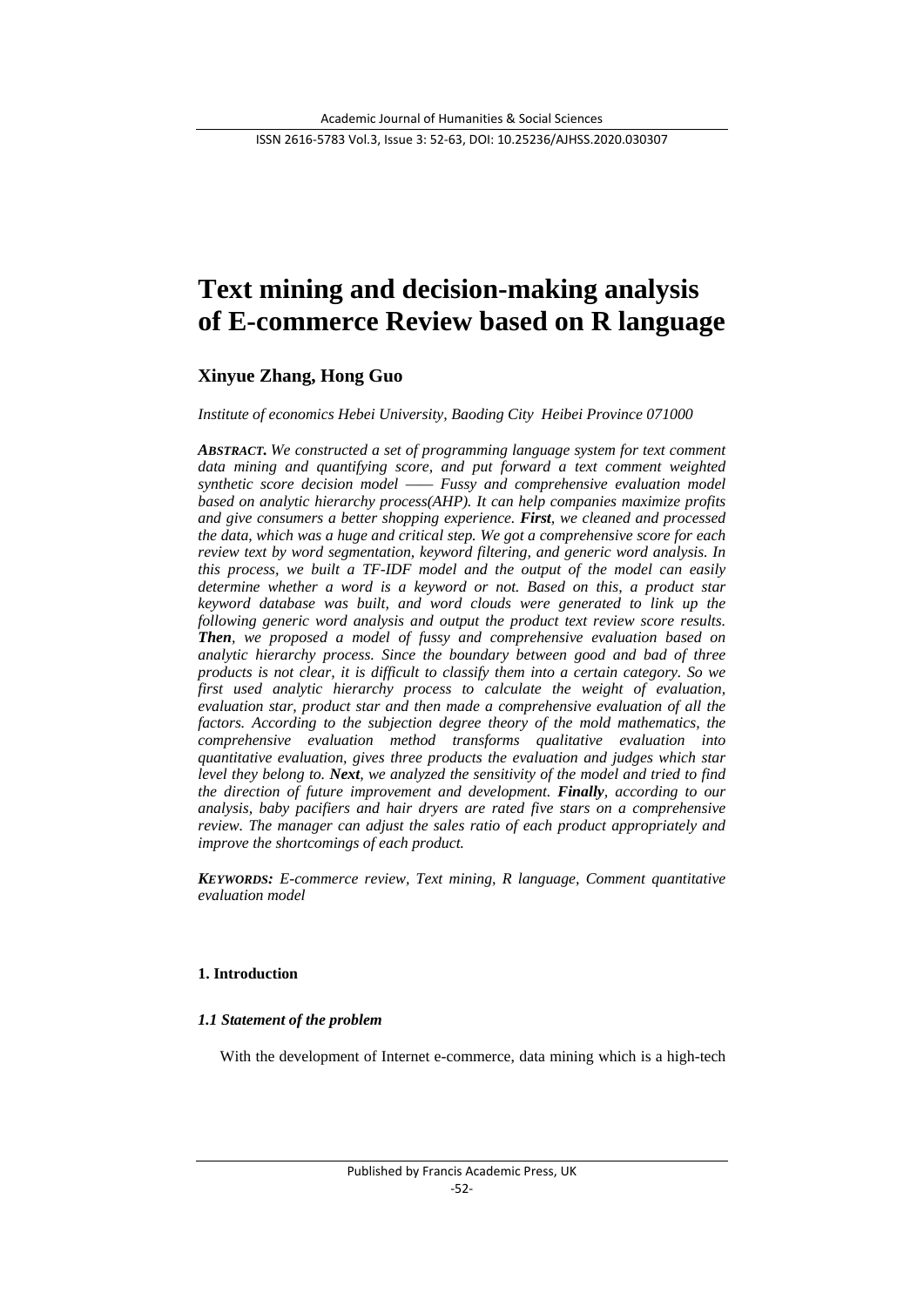Academic Journal of Humanities & Social Sciences

ISSN 2616-5783 Vol.3, Issue 3: 52-63, DOI: 10.25236/AJHSS.2020.030307

information product has become an inevitable trend. Under the background of "big data" era, data mining has rich practical value in enterprise marketing management. Powerful databases and data mining have also been a mainstay of e-commerce giants' personalizing marketing and precision services.

Social Consumer groups for the purchase of goods are also more inclined to the Internet channels, convenient, fast, labor-saving shopping experience is what online shopping consumers expect. Amazon, one of the e-commerce giants, has designed a rating system for consumers in its online shopping mall.Users can express their shopping experience and satisfaction according to the "stars" and comments. This will gather a lot of data. Therefore, how to deal with the data and mining the information in the data to judge different consumer preferences, explore the potential consumption are the key points in this article.

Sunshine Company plans to sell three new products online: microwave ovens, baby pacifiers and hair dryers. TF-IDF statistical analysis method is used for text data processing. And a model system is designed for analyzing and processing user rating and evaluation, aiming at enhancing product satisfaction, enhancing user experience, and bringing higher profit return to the company.

## *1.2Assumptions*

- $\triangleright$  Assume that the only factors that affect the overall product rating are reviews, product stars, and review stars.
- $\triangleright$  In the process of data calculation, if the error is within a reasonable range, the effect on the result of data can be ignored.
- Suppose the impact on the overall product score: Review >Product Star> Review Star.
- $\triangleright$  In establishing the time series, it is assumed that the reviews within a few years of the initial few reviews have no reference value to the product score and can be omitted.
- Assume helpful reviews / total reviews:

| Proportion                                        | Star rating |
|---------------------------------------------------|-------------|
| proportion $\leq 0.2$                             | 1-star      |
| $0.2$ <proportion<math>\leq 0.4</proportion<math> | $2$ -star   |
| $0.4$ <proportion<math>\leq 0.6</proportion<math> | $3$ -star   |
| $0.6$ <proportion<math>\leq 0.8</proportion<math> | 4-star      |
| $0.8$ <proportion <math="">\leq1</proportion>     | 5-star      |

*Table 1: Relationship between proportion and star rating*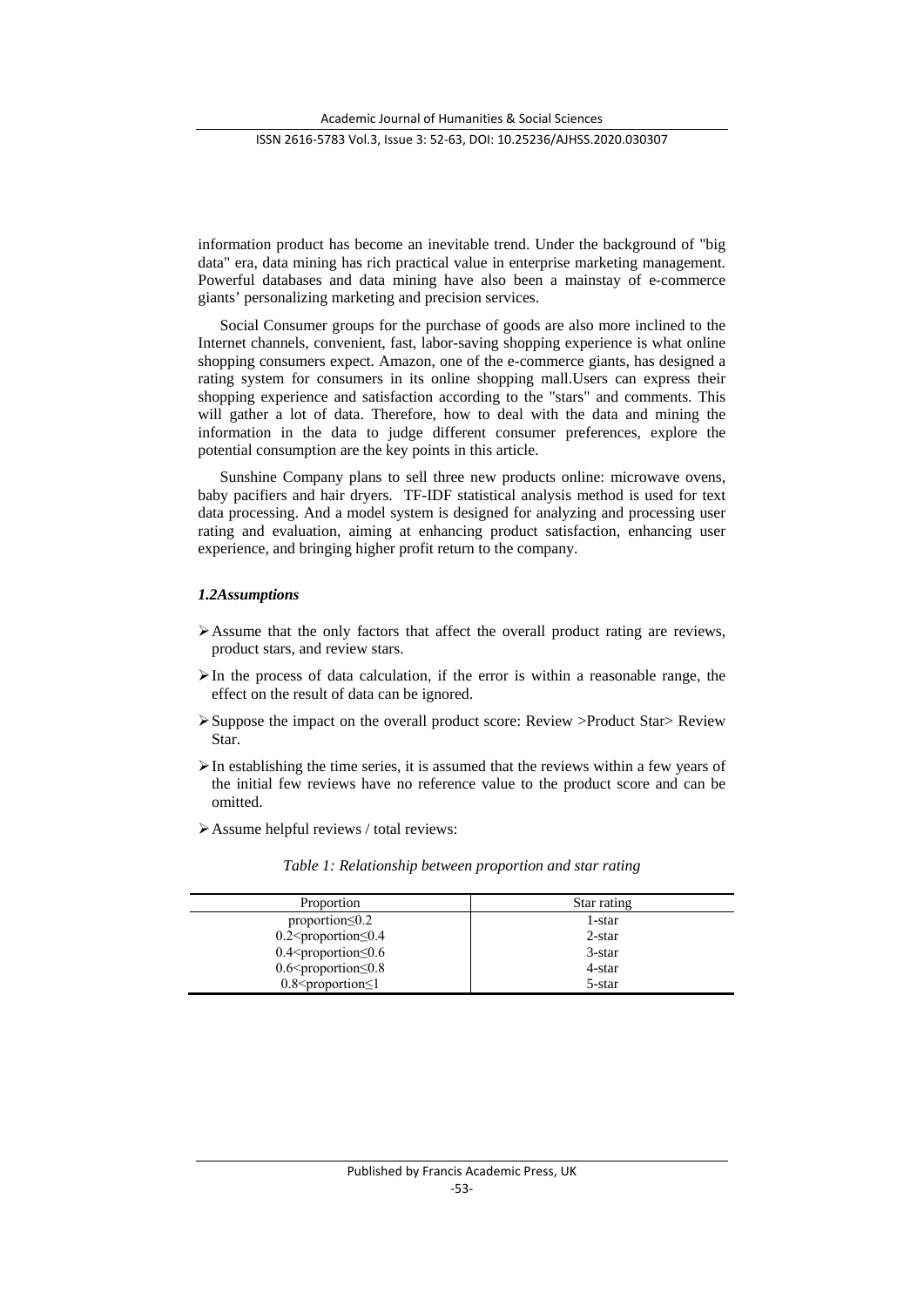## *1.3 Notations*

| Symbols                | Definition                                                                |  |  |  |  |
|------------------------|---------------------------------------------------------------------------|--|--|--|--|
| $tf_{i,j}$             | number of occurrences of i in j                                           |  |  |  |  |
| $df_i$                 | number of documents containing i                                          |  |  |  |  |
| $\overline{N}$         | total number of documents                                                 |  |  |  |  |
| U                      | factor set                                                                |  |  |  |  |
| V                      | evaluation set                                                            |  |  |  |  |
| $r_{ij}$               | the i element in factor set U to the <i>j</i> element in evaluation set V |  |  |  |  |
| $R_{m^*n}$             | the fuzzy and comprehensive evaluation matrix                             |  |  |  |  |
| A                      | weight of judging factors                                                 |  |  |  |  |
| $\overline{P}$         | judgment matrix                                                           |  |  |  |  |
| $\lambda_{\text{max}}$ | the maximum characteristic root                                           |  |  |  |  |
| CI                     | the consistency index of matrix                                           |  |  |  |  |
| RI                     | randomness index                                                          |  |  |  |  |
| B                      | fuzzy evaluation conclusion set                                           |  |  |  |  |

*Table 2: Model inputs and symbols*

## **2. Indicator analysis and data cleaning**

Every rigorous statistical analysis of big data starts with the collection, cleaning, sifting, and integration of large amounts of data, and we do a lot of work with that data over time. The data provided includes: marketplace, customer id, star rating, vine, verified\_purchase and other data sets, which cover a wide range of issues including unnatural variables, structured data, ratings, and emotive text data. Calibration is the premise of model fitting analysis.

## *2.1 Data sources and indicator analysis*

Sunshine company provides us with data from amazon.com, which provides real time shopping records and ratings, reviews and descriptions of microwave ovens, baby pacifiers, and hair dryers in the official back office for a specified period of time.

We took a deep look at the Green Label Project and applied its ideas to the metrics analysis in this article. "Green Label" is Amazon official evaluation system which is a high authority. Comments come in a green color: Vine customer Revier of free Product, an independent opinion of a Vine voices member, not influenced, changed, or edited by the seller. Amazon will also not delete Vine green marked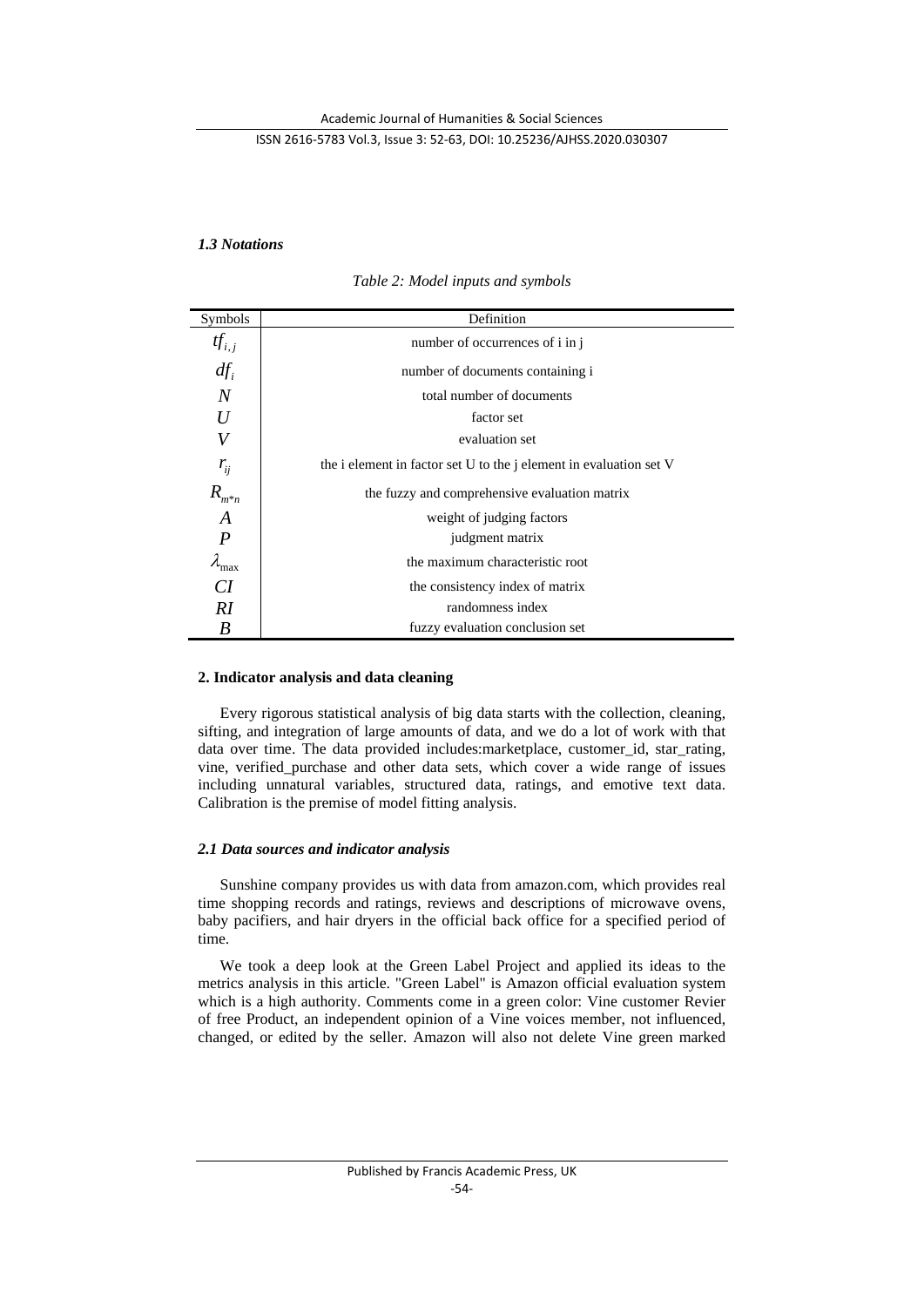reviews, which will provide a true reference for customers who want to browse or buy later.

## *2.2 Data cleaning and processing*

## *2.2.1 Data screening*

We sifted through the microwave, pacifier, and hair dryer data as follows: First, we dealt with verified purchase. We filtered out the "Y" value to ensure that the reviews were the first-hand experience of the buyer. And we did a careful screening according to the requirements.

## *2.2.2 Data grouping*

The data were sorted by comment star, and the selected comments were divided into 5 groups from 1 star to 5 stars. And then we imported them into .csv file.

## *2.2.3 Word segmentation*

Use R3.6.3 to read the data, load the English stop dictionary, and then run the data using the code program, the flow chart is as follows:



*Figure 1: Word segmentation flowchart*

## *2.2.4 TF-IDF keyword search*

$$
w_{i,j} = tf_{i,j} \times \log\left(\frac{N}{df_i}\right)
$$
  
TF - IDF = TF × IDF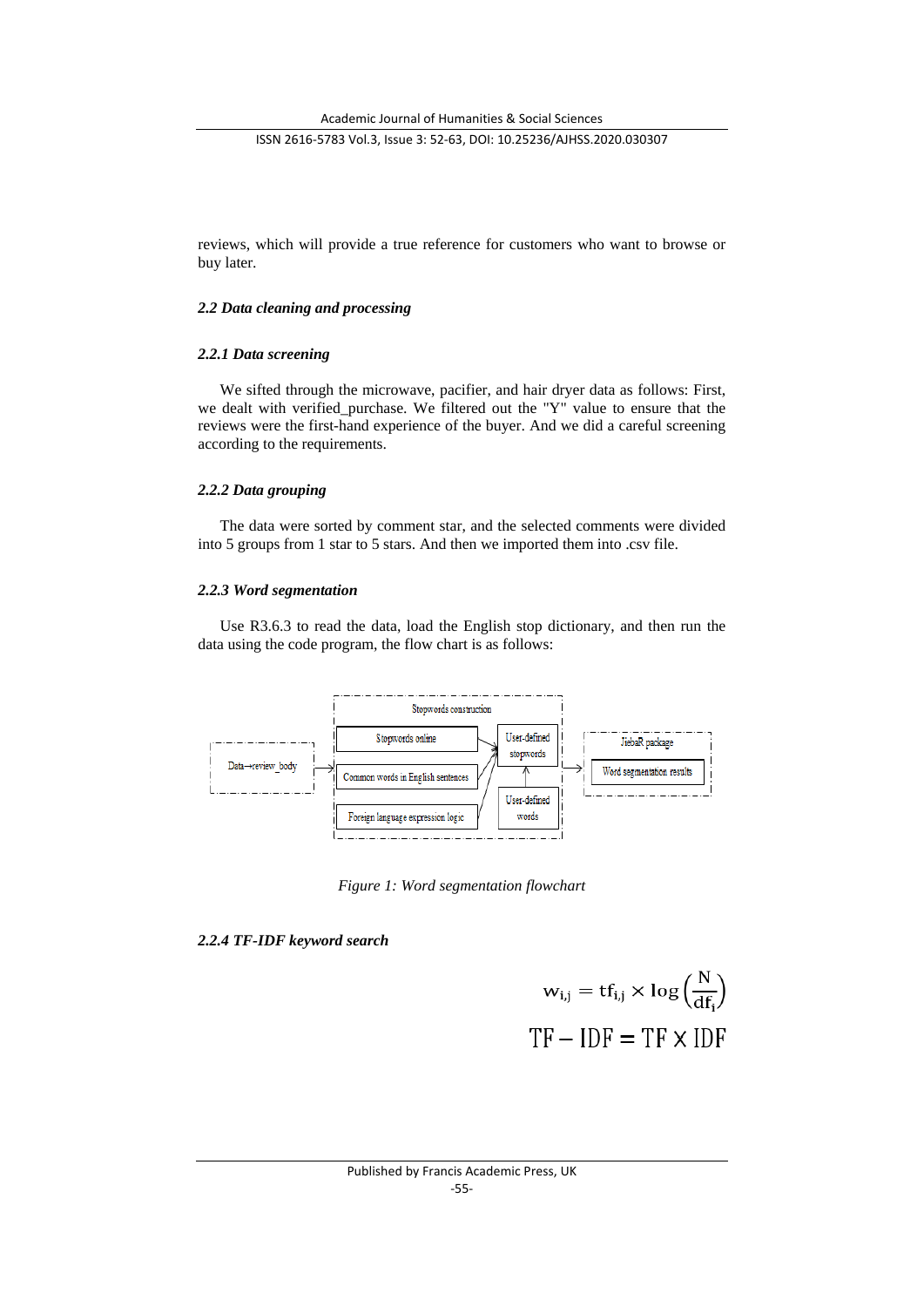$tf_{i,j}$  = number of occurrences of i in j  $df_i$  = number of documents containing i  $N =$  total number of documents

According to the formula, the more times a word appears in a document, the greater its TF value, and the fewer documents that contain a word in the whole documents, the greater the IDF value. So the higher the TF-IDF value of a word, the greater the probability that the word is the keyword.

The disadvantage of TF-IDF Keyword Extraction Algorithm is that in order to extract the keywords in a document accurately, a whole package is needed to support it. In order to solve this problem and make the construction of keyword database more perfect, the IDF value of all words is calculated in advance in JiebaR package, which has certain effect for document keyword extraction.



*Figure 2: Microwave word cloud of Star1 and Star5*

## *2.2.5 Word cloud results*

On the left side of the Figure2 is the word cloud from one-star review of microwave oven. The words "buy", "service" and so on appear frequently, which shows that consumers are less satisfied with the product price or after-sales service. The five-star evaluation of the key words are "easy", "perfect", and so on.That means consumers are more satisfied with the ease of use and size of the product and at the same price this product fits the consumer satisfaction.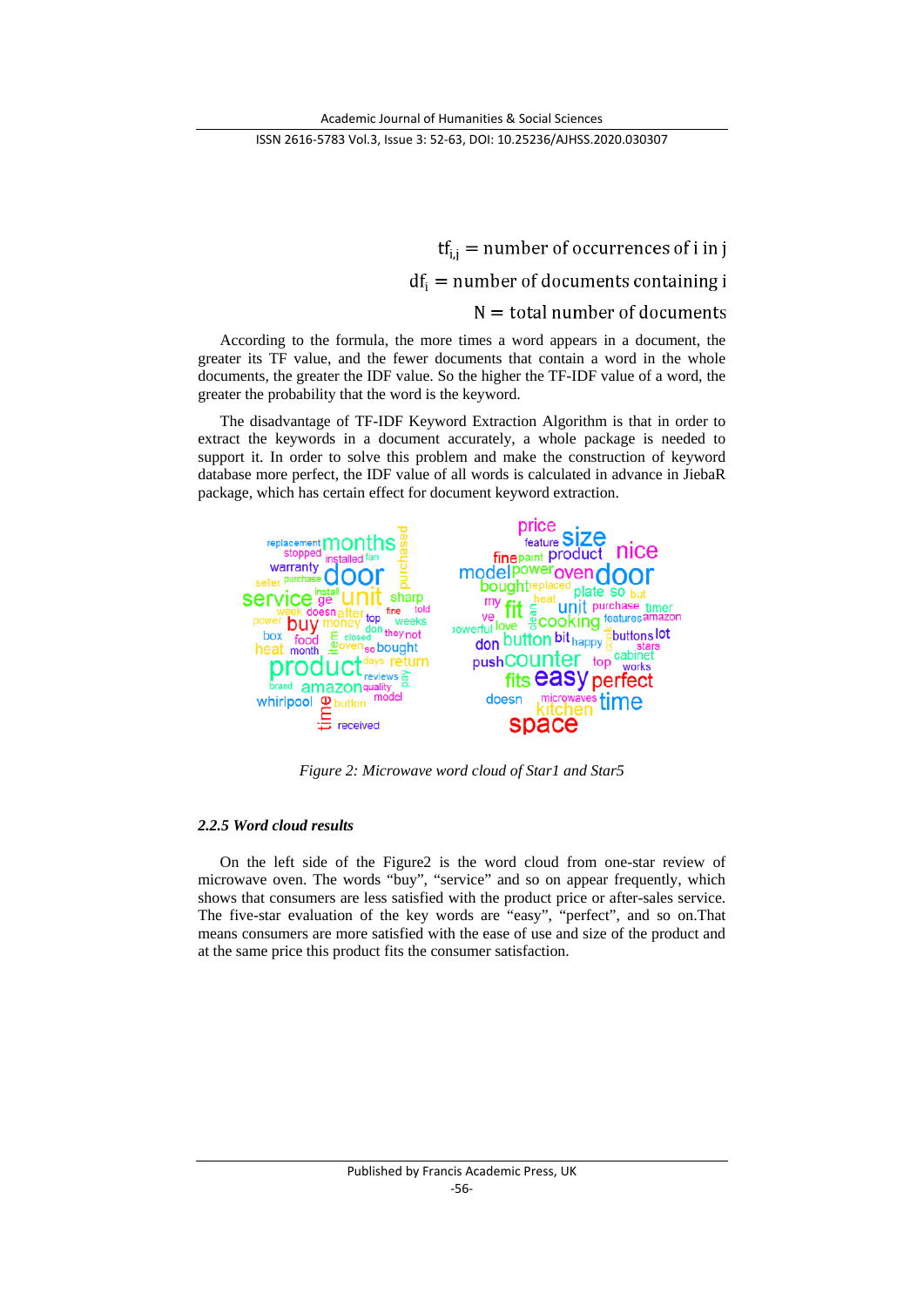

*Figure 3: Baby pacifier word cloud of Star1 and Star4*



*Figure 4: Hair dryer word cloud of Star2 and Star3*

As can be seen from the above three sets of pictures, the results of the data processing are directly reflected in the word clouds. The more frequently the words appear, the larger the area they occupy. These words are more representative of the popularity of the comments corresponding to the star.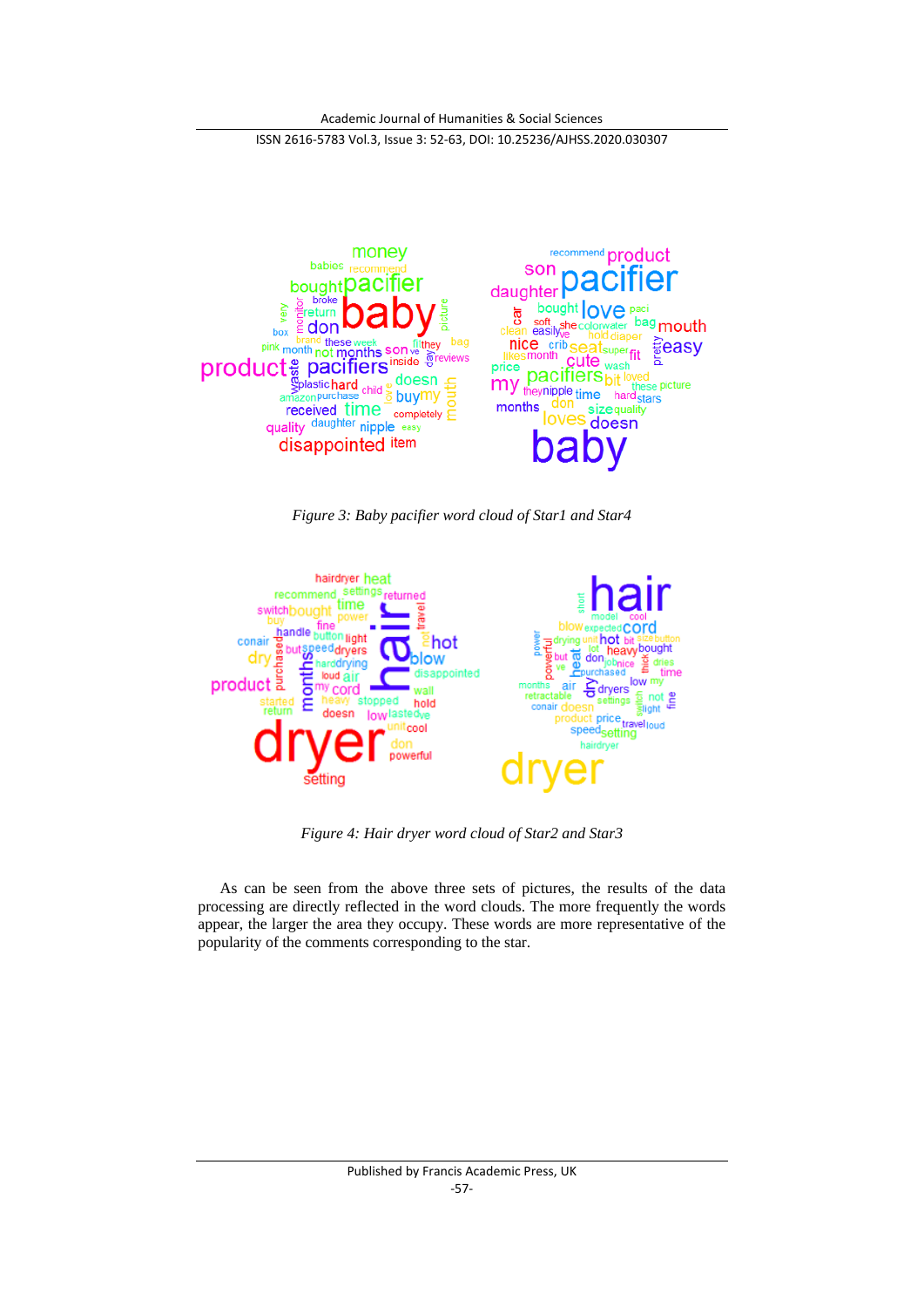## **3. Model construction**

#### *3.1 Innovation point*

Online shoppers have different definitions of what is good and what is bad. Most consumers will give a lower star rating unless they are particularly dissatisfied with a product, but in most cases they will give a favorable rating. Online commodity trading is an electronic currency transaction based on the trust between buyers and sellers. Once a merchant's comments quality is low due to non-human reasons, it will bring economic losses or poor consumer experience to consumers and will bring many difficulties to the company's development and the later decision-making implementation. Therefore, we set up the R language text comment common word screening and comparison program for Sunshine, and built the model with the combination of fuzzy comprehensive evaluation and AHP.

#### *3.2 Text quantitative analysis*

To a certain extent, the analysis of customer evaluation emotion can be understood as the classification of customer evaluation information. The other two products can be treated in the same way and the results are as follows.

First, through text pre-processing, 1615 comments of microwave oven products are sorted by star rank, and the 50 words with the highest frequency under the star rank are used as the key word library of the star rank. Then five new microwave star rank key word files are generated, from one to five stars.

The original microwave oven product comment content is imported into CSV file to get the key word for the comment.

| [1] "purchased"  | "item"            | "reasons"  | "Union"     |
|------------------|-------------------|------------|-------------|
| [5] "Made"       | "assembled"       | "TW"       | "American"  |
| $[9]$ "Ive"      | "convection"      | "oven"     | "double"    |
| $[13]$ "oven"    | "styling"         | "unit"     | "nice"      |
| $[17]$ "sleek"   | "overcomplicated" | "enhances" | "kitchen"   |
| [21] "cooking"   | "simple"          | "built"    | "functions' |
| $[25]$ "thawing" | "frozen"          | "items"    | "popping"   |
| $[29]$ "popcorn" | "You"             | "punch"    | "button"    |
| $[33]$ "steaks"  | "defrosting"      | "popcorn"  | "popping"   |
|                  |                   |            |             |

*Figure 5: Microwave oven comment keywords sample diagram*

Then the results were compared with five new star keyword files, and the analysis of common terms was carried out. The results showed which of the five star keyword files had a better fit between a comment of the product and the Star Keyword file, and the more common terms there were, a quantifiable score for the content of the review.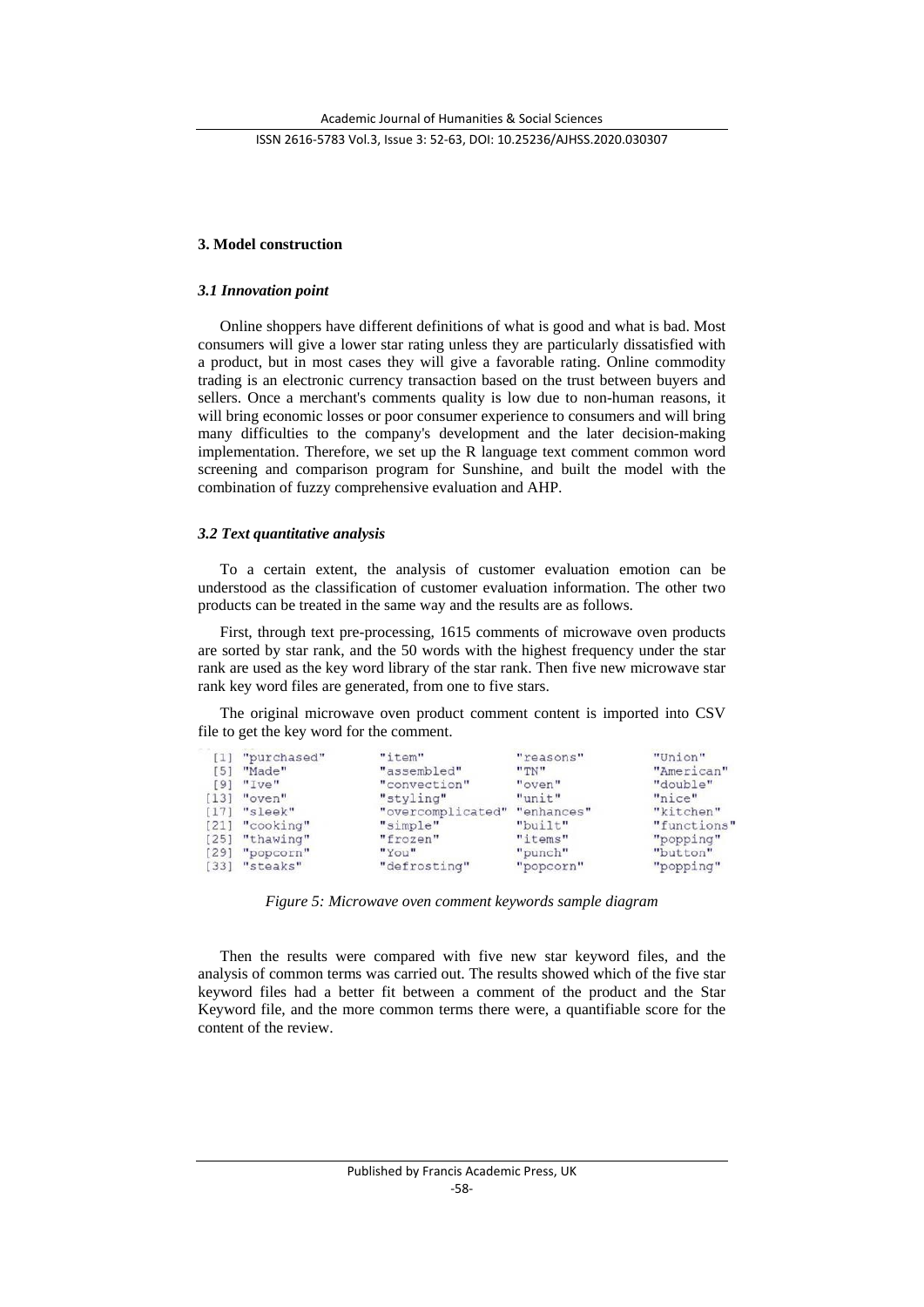| star<br>comment | star 1 | star $2$ | star 3 | star 4 | star 5 |
|-----------------|--------|----------|--------|--------|--------|
| 1477            |        |          |        |        |        |
| 1480            |        |          |        | 10     |        |
| 492             |        |          |        |        |        |

*Table 3: Sample table of quantitative scoring of commentary text*

Using similarity text analysis, we can largely restore the critics' emotional attitude at that time, and form a good quantitative score for the satisfaction of goods' distribution, appearance, quality and use experience. As shown in the table above, there are 7,8,11,10,7 common words respectively in the 1480 comments of microwave products and the 1-5 star keyword library. Therefore, it can be judged that the text of this article is the most common words of three-star comments. According to the above ideas we can have more intuitive reflection of the authenticity of the review compared with the star analysis of the situation. It can be helpful for the business in the development of sales plans.Finally, emotion analysis was used to synthesize the results of star rating.

## *3.3 Model Components*

#### *3.3.1 Fuzzy and comprehensive evaluation method*

Factor set U={comment,rating star, product star} U =  $\{u_1, u_2, u_3\}$ 

Evaluation set V={star1,star2,star3,star4,star5} V={ $v_1, v_2, v_3, v_4, v_5$ }

If the membership degree of the first element in factor set U to the first element in evaluation set V is  $r_{i1}$ , the result of a single-factor evaluation of element i is  $R_i = (r_{i1}, r_{i2}, \dots, r_{in})$ . The fuzzy and comprehensive evaluation matrix is  $R_{m*n}$ .

$$
R_{3*5} = \begin{cases} \n\mathbf{r}_{11}, r_{12}, r_{13}, r_{14}, r_{15} \\ \n\mathbf{r}_{21}, r_{22}, r_{23}, r_{24}, r_{25} \\ \n\mathbf{r}_{31}, r_{32}, r_{33}, r_{34}, r_{35} \n\end{cases}
$$

The Matrix of the three types of products is as follows:

|                                                                                          | $\begin{bmatrix} 0.2579 & 0.1476 & 0.2103 & 0.2943 & 0.0978 \end{bmatrix}$ |  |  |
|------------------------------------------------------------------------------------------|----------------------------------------------------------------------------|--|--|
| Microwave oven: $\Big\{0.1876 \quad 0.0327 \quad 0.1131 \quad 0.1458 \quad 0.5298\Big\}$ |                                                                            |  |  |
|                                                                                          | $\begin{bmatrix} 0.2489 & 0.0693 & 0.0830 & 0.1858 & 0.4130 \end{bmatrix}$ |  |  |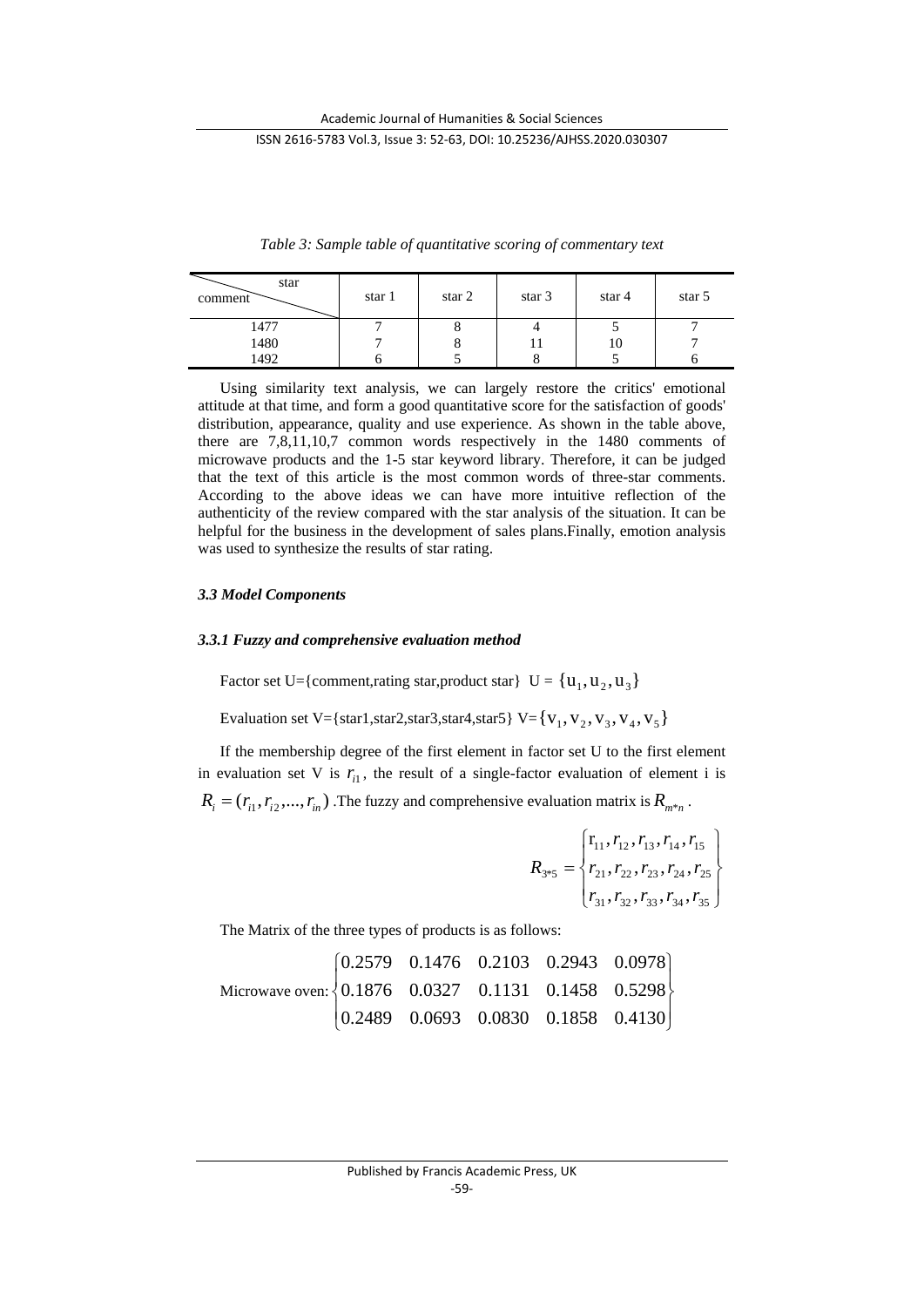Baby pacifier:  $\Big\{0.2866 \quad 0.0305 \quad 0.1319 \quad 0.0961 \quad 0.4549\Big\}$  $\begin{bmatrix} 0.0547 & 0.0482 & 0.0760 & 0.1439 & 0.6772 \end{bmatrix}$  $\left\{ \right.$  $\begin{bmatrix} 0.1327 & 0.0493 & 0.1545 & 0.2953 & 0.3682 \end{bmatrix}$  $\vert$  $\big\{\text{0.2866} \quad \text{0.0305} \quad \text{0.1319} \quad \text{0.0961} \quad \text{0.4549}$ Hair dryer:  $\int$  $\overline{\mathcal{L}}$  $\left\{ \right.$  $\vert$  $\overline{\mathcal{L}}$  $\Big\}$  $\left\{ \right.$  $\left\lceil \right\rceil$ 0.0866 0.0528 0.0862 0.1817 0.5927 0.1608 0.0178 0.0890 0.1113 0.6210 0.1346 0.1091 0.2819 0.2966 0.1783

## *3.3.2 Analytic hierarchy process*

Weight of judging factors A={ $a_1$ ,  $a_2$ ,  $a_3$ }

|  |  | Table 4: The weight of evaluation factors was obtained by AHP |  |
|--|--|---------------------------------------------------------------|--|
|  |  |                                                               |  |

| Scale      | Implications                                                                                                                      |
|------------|-----------------------------------------------------------------------------------------------------------------------------------|
|            | Indicates that the two elements are of equal importance                                                                           |
| 3          | Indicates that the former is slightly more important than the latter                                                              |
| 5          | Indicates that the former is significantly more important than the latter                                                         |
| 2,4        | Represents the intermediate value of the above adjacency judgment                                                                 |
| reciprocal | If the ratio of importance of elements i and j is $a_{ij}$ , then the ratio of<br>$1/a_{ii}$<br>importance of elements j and i is |

We consider that the evaluation is obviously more important than the star rating, and slightly more important than the product star rating and then we get a judgment

matrix:  $\int$  $\overline{ }$  $\left\{ \right.$  $\vert$  $\overline{\mathcal{L}}$  $\overline{\phantom{a}}$  $=\{$  $\left(1\right)$ 0.333 3 1  $P = \{0.200\ 1\ 0.333\}$ 1 5 3

Find the maximum characteristic root  $\lambda_{\text{max}}$  and eigenvectors.

Step one: Column vector normalization

Step two: Summation by line 
$$
w = \begin{cases} 1.900 \\ 0.318 \\ 0.781 \end{cases}
$$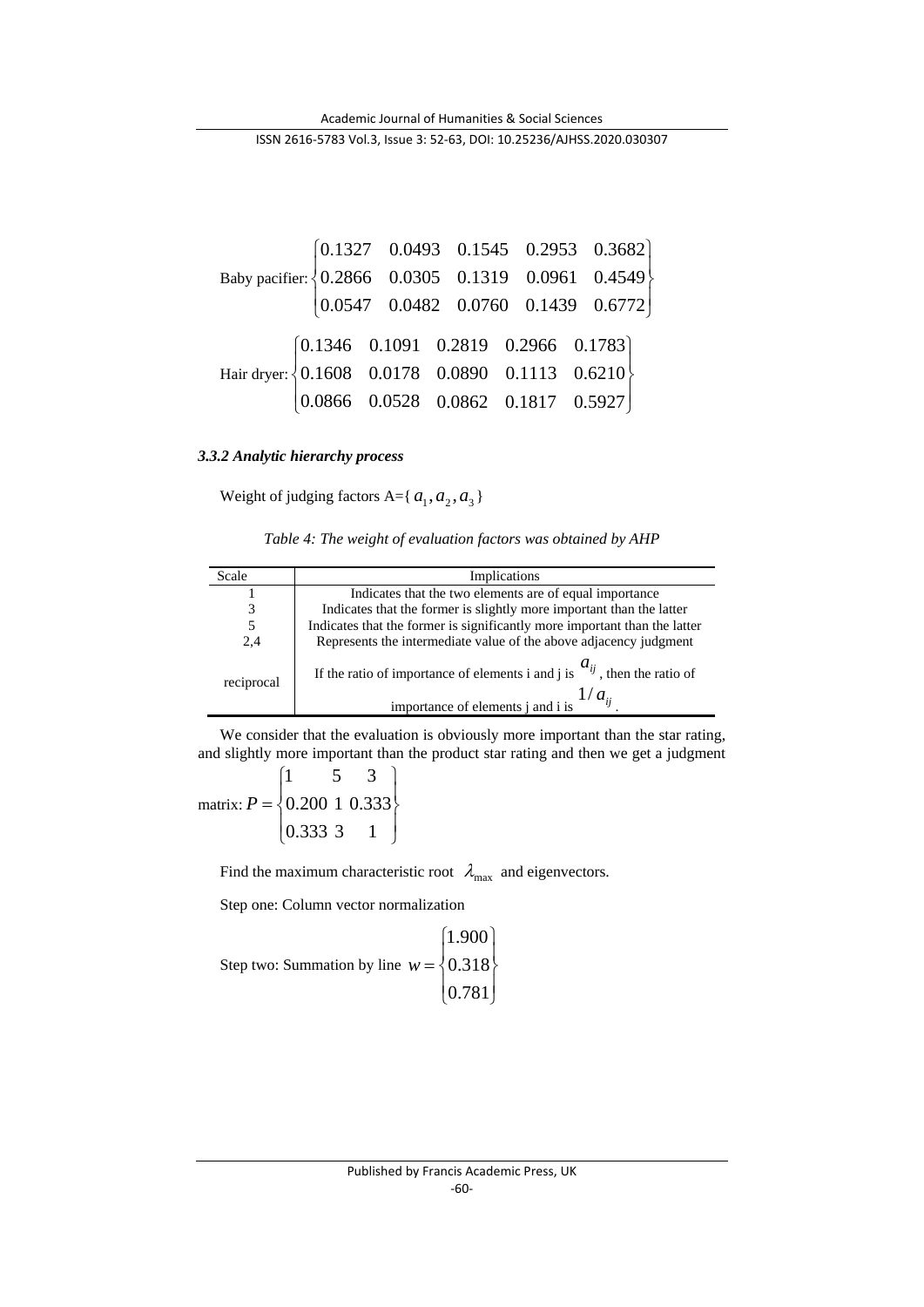$\overline{\phantom{a}}$ J

 $\overline{ }$  $\left\{ \right\}$  $\vert$ 

Step three: Normalization 
$$
\overline{w} = \begin{cases} 0.630 \\ 0.106 \\ 0.264 \end{cases}
$$
  
\nStep four:  $P\overline{w} = \begin{cases} 1.952 \\ 0.320 \\ 0.792 \end{cases}$   
\nStep five:  $\lambda_{\text{max}} = \sum_{i=1}^{3} \frac{(P\overline{w})_i}{n\overline{w_i}} = 3.039$ 

Step six: $CI = \frac{N_{\text{max}}}{n-1}$ − − *n*  $\lambda_{\text{max}} - n$ , n=3,CI=0.02. CI is the consistency index of matrix, the random consistency index RI is introduced which can be obtained by looking up the following table.

*Table 5: The random consistency index RI*

| $\cdots$            |  |                                           |           |                |            |                   |
|---------------------|--|-------------------------------------------|-----------|----------------|------------|-------------------|
| $\mathbf{r}$<br>171 |  | $\sim$<br>$\epsilon$ <sup>o</sup><br>U.JO | .90<br>◡. | $\sim$<br>1.14 | 74<br>1.47 | $\sim$<br>$\cdot$ |

Step seven:  $CR = \frac{C_1}{R_1} = \frac{0.02}{0.58} = 0.034$  $CR = \frac{CI}{RI} = \frac{0.02}{0.58} = 0.034$  , CR<0.1. Therefore, the judgment matrix has satisfactory consistency. Weight A={0.630,0.106,0.264}.

Step eight:B=A\*R={ $b_{11}$ , $b_{12}$ , $b_{13}$ },The elements in B represent the degree of membership for each rating level.Final evaluation  $X=$  max  ${b_{11}, b_{12}, b_{13}, b_{14}, b_{15}}$ .

|               | $D_{11}$ | $b_{12}$ | $b_{13}$ | $b_{14}$ | $b_{15}$ |
|---------------|----------|----------|----------|----------|----------|
| Microwave     | 0.2471   | 0.1147   | 0.1664   | 0.2499   | 0.2268   |
| Baby pacifier | 0.1284   | 0.0470   | 0.1314   | 0.2342   | 0.4590   |
| Hair drver    | 0.1247   | 0.0846   | 0.2098   | 0.2466   | 0.3346   |

*Table 6: Membership of different products*

As can be seen from the table above, the total score of the microwave oven on the 4-star membership degree is the highest, so the total evaluation can be seen on 4 star. Baby pacifier on the 5-star membership degree is the highest, so the total evaluation can be seen on the 5-star.Hair dryer on the 5-star membership degree is the highest, so its overall evaluation can be seen as about 5 stars.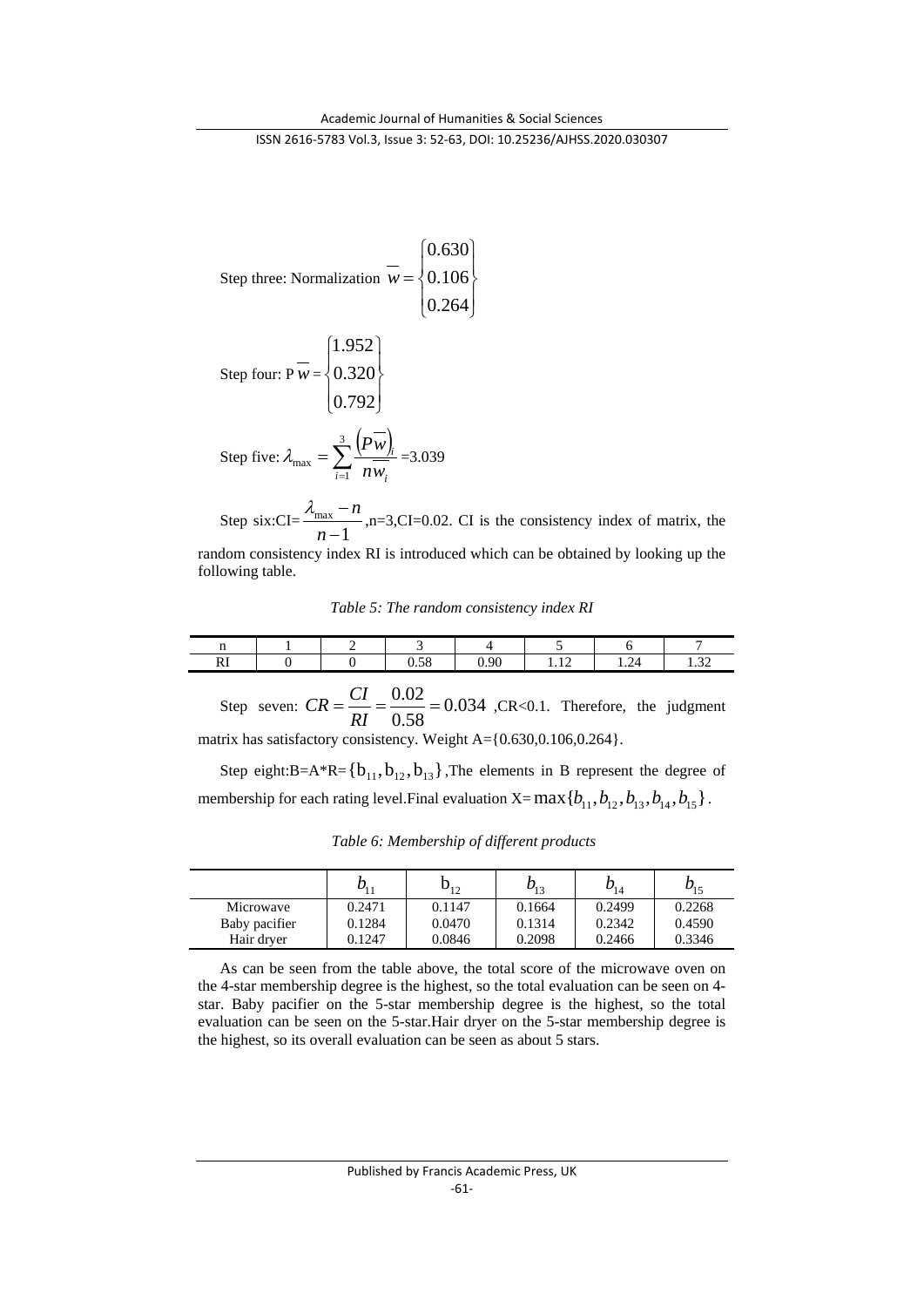## **4. Model Analysis**

#### *4.1 Sensitivity analysis*

In order to verify the rationality of the model, we analyze the sensitivity of fuzzy and comprehensive evaluation model and the analytic hierarchy process model. For the mold and composite evaluation model, we can appropriately change the factor set of the weight of the three variables. We change A={0.630,0.106,0.264} to  $A=$ 

{0.580,0.106,0.314}.This means increasing the star weight by 5% , reducing the weight of the comments by 5% , and then recalculating the integrated comments set B=A\*R=  ${b_{11}, b_{12}, b_{13}}$  . Next, normalize. Last, evaluate  $X=$ max ${b_{11}, b_{12}, b_{13}, b_{14}, b_{15}}$ 

Table 7: Membership of different products

|               | $D_{11}$ | $b_{12}$ | $b_{13}$ | $b_{14}$ | $v_{15}$ |
|---------------|----------|----------|----------|----------|----------|
| Microwave     | 0.2447   | 0.1108   | 0.1600   | 0.2465   | 0.2426   |
| Baby pacifier | 0.1245   | 0.0470   | 0.1275   | 0.2266   | 0.4744   |
| Hair dryer    | 0.1223   | 0.0817   | 0.2000   | 0.2409   | 0.3553   |

As can be seen from the table above, although the membership for each star has changed slightly, the final result has not changed, such as the total rating of the microwave oven can still be regarded as 4 stars. This indicates that the sensitivity of the model is low.

For the AHP model, we can do a simple sensitivity analysis for the microwave oven. First, calculate the average total value of the microwave oven with the original weight.

$$
s = 0.630 * u_1 + 0.105 * u_2 + 0.264 * u_3 \quad s = 3.4281
$$

Then the total value of the microwave oven is recalculated by changing the good weight.

$$
s = 0.580 * u_1 + 0.105 * u_2 + 0.314 * u_3 \quad s = 3.5375
$$

The total evaluation value has a certain change, but the change is small, which shows that the sensitivity of the model is not high.

#### *4.2 Potential improvements*

First of all, the treatment of text comment is not careful enough. Using TF-IDF model for keyword selection, word bag, co-word analysis of the emotional score is not very accurate. LDA can be used for sentiment analysis to improve the accuracy of the final result.